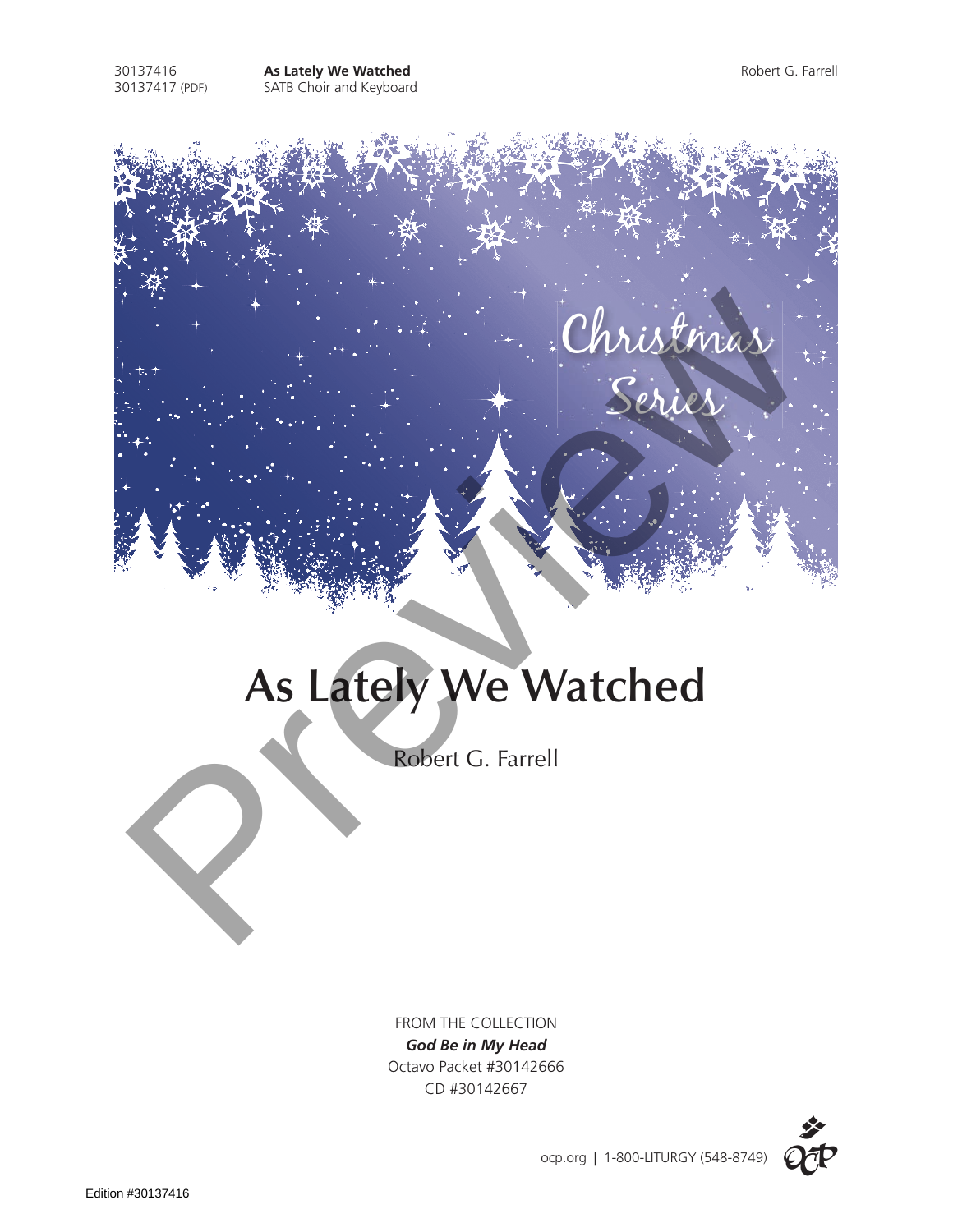19th cent. Austrian carol; Robert G. Farrell Anonymous



Music © 2015, Robert G. Farrell. Published by OCP, 5536 NE Hassalo, Portland, OR 97213. All rights reserved.

Edition 30137416 Printed in USA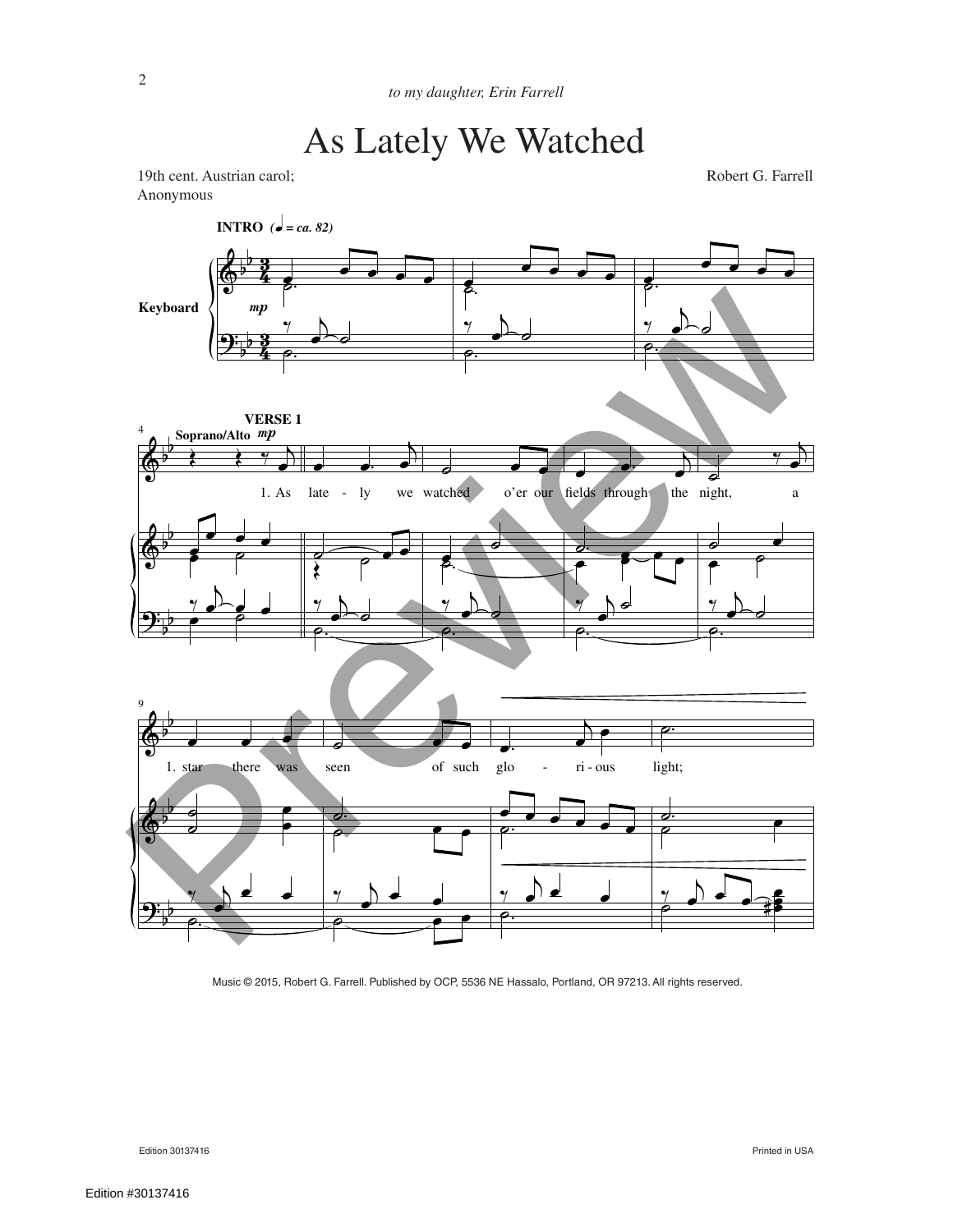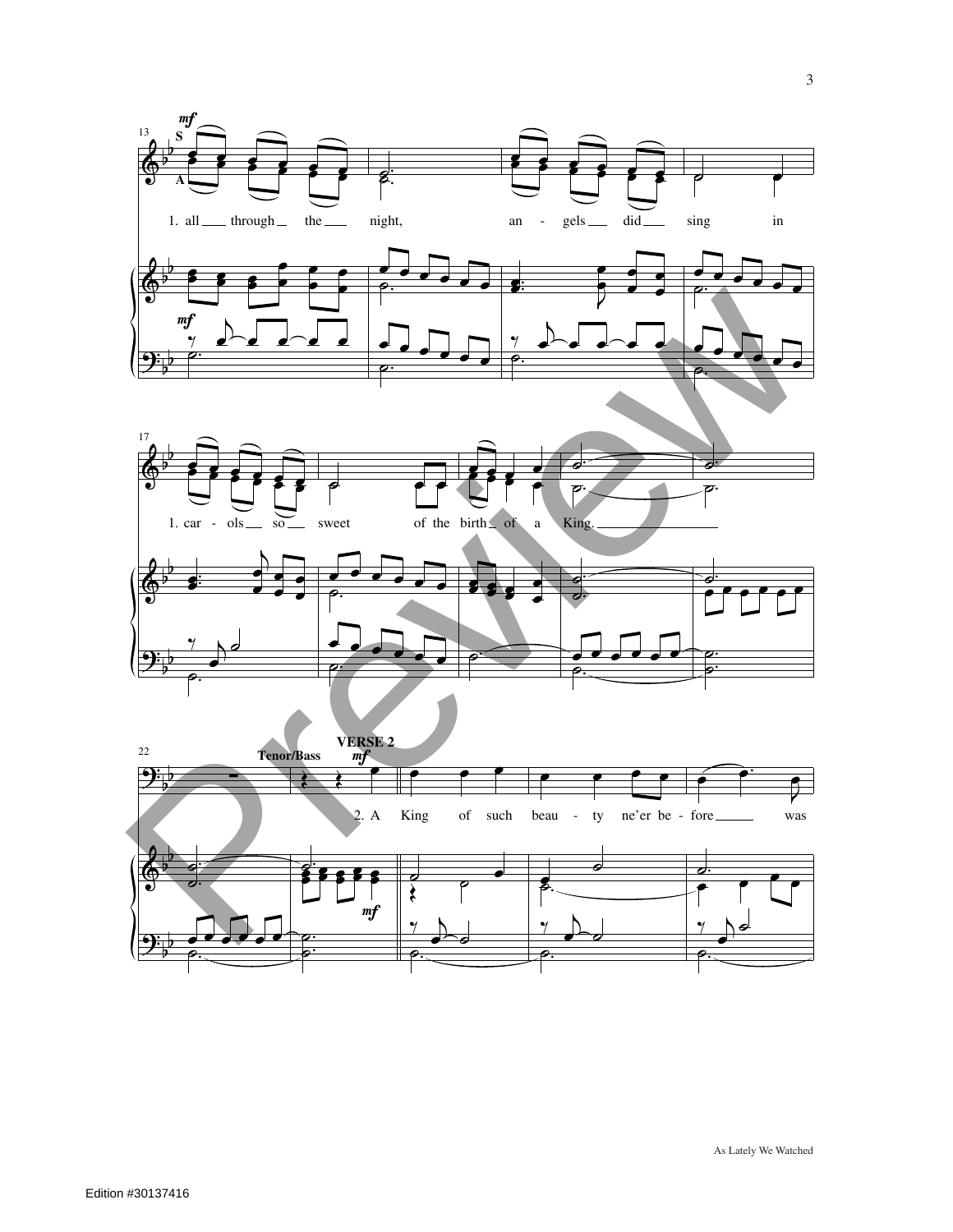



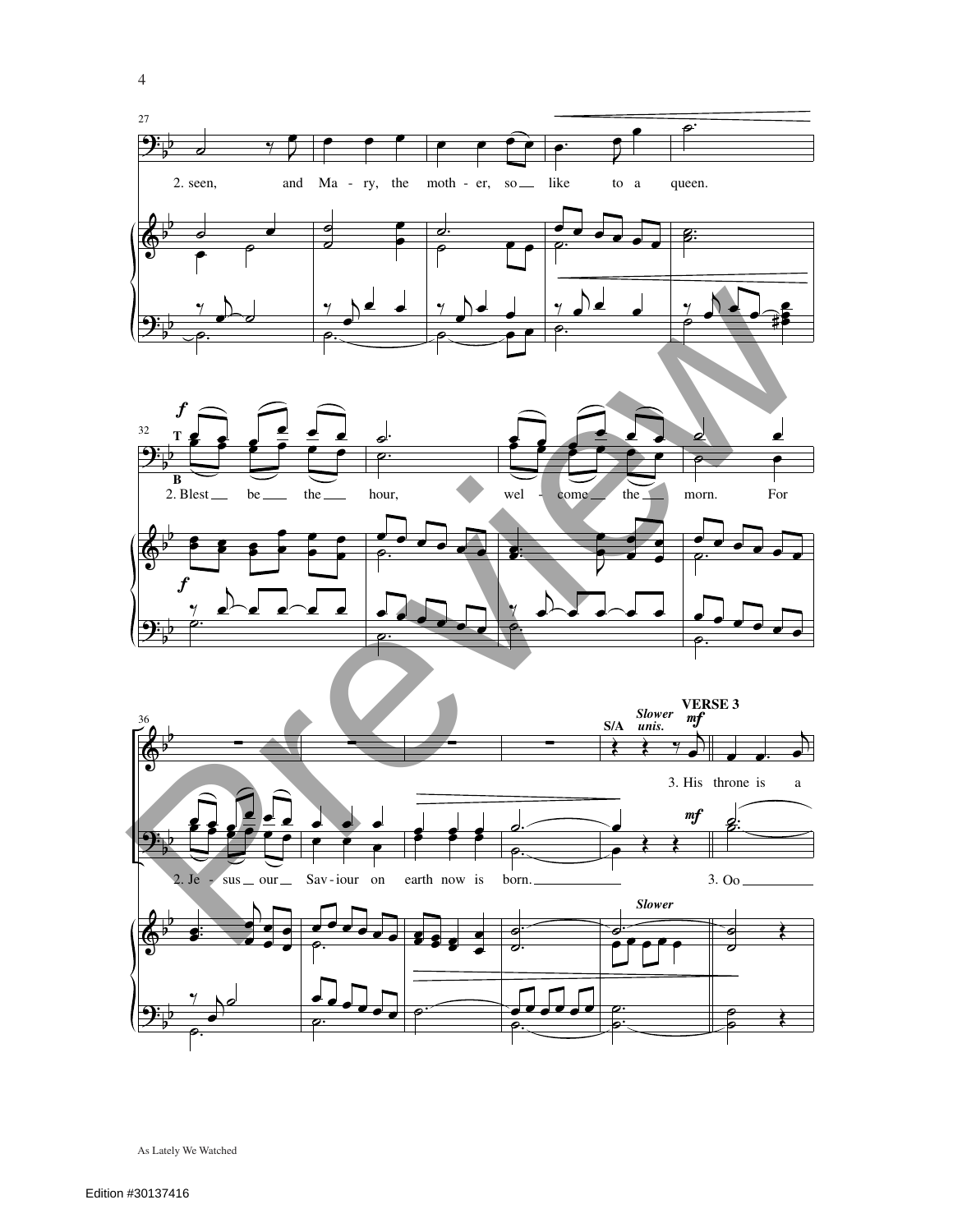



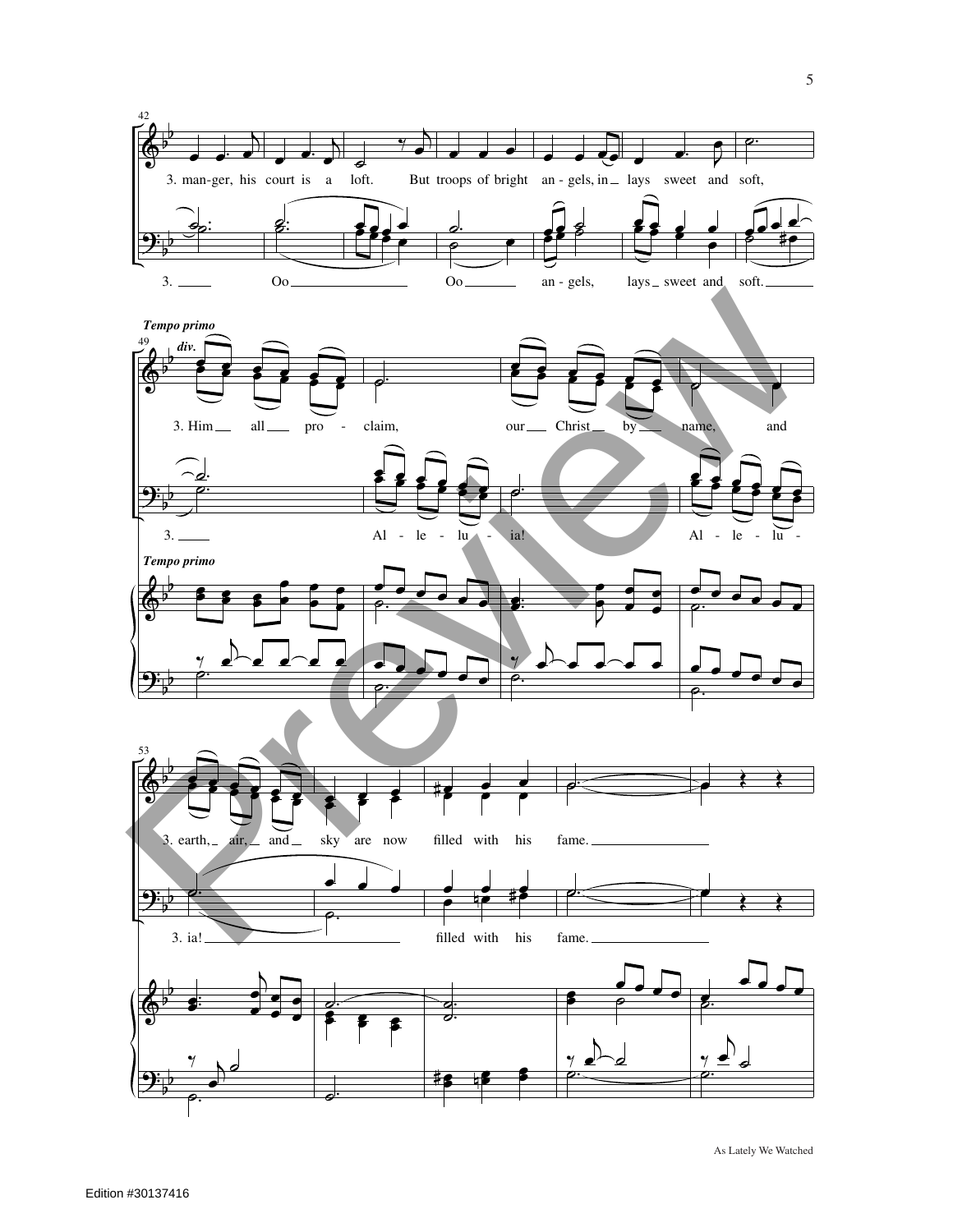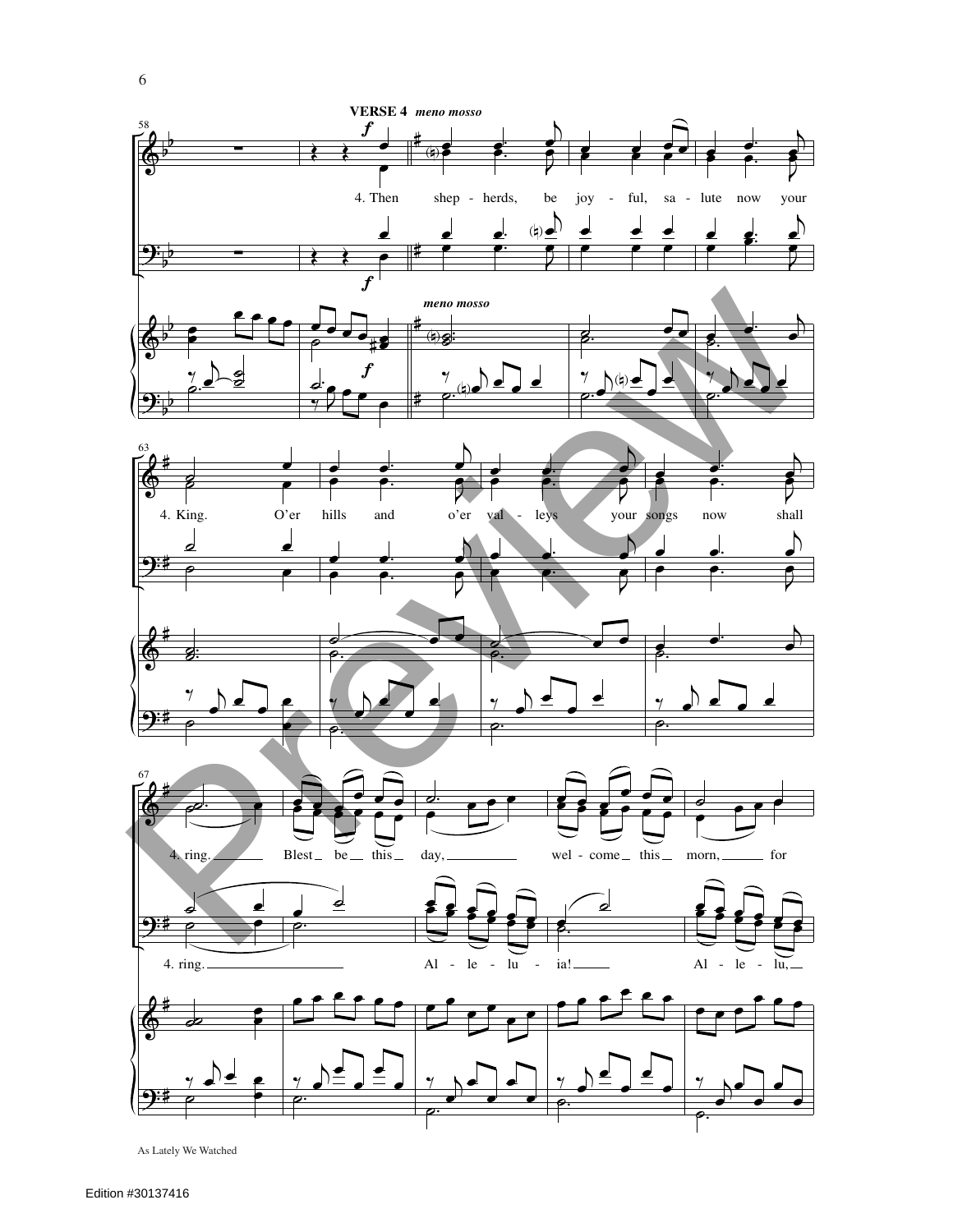